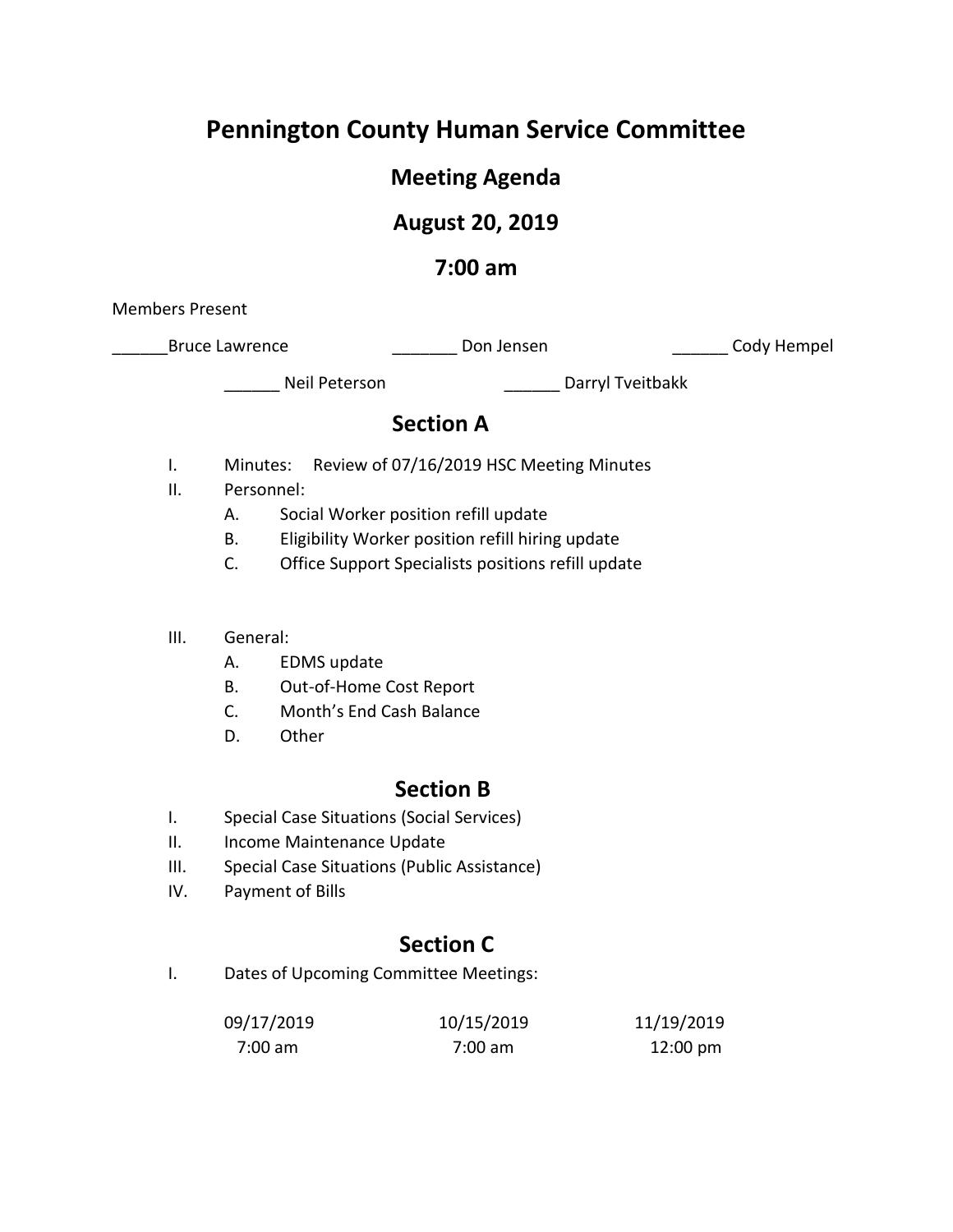### **SECTION A**

A regular meeting of the Pennington County Human Service Committee was held at 7:00 a.m., July 16, 2019, at Pennington County Human Services.

#### COMMITTEE MEMBERS PRESENT:

Bruce Lawrence Cody Hempel Don Jensen Neil Peterson Darryl Tveitbakk

#### STAFF MEMBERS PRESENT: Julie Sjostrand Scott Sommers

Kathleen Herring Maureen Monson

I. MINUTES: The June 18, 2019, Human Service Committee Meeting Minutes were electronically posted for review. Noting no corrections or changes, a recommendation was made to forward the Minutes to the Consent Agenda.

### II. PERSONNEL:

- A. The Director presented updates on the hiring status of a Fiscal Supervisor, Social Services Supervisor, and Office Support Specialist.
- B. The Director presented a request to refill a Social Worker position. After the presentation, the recommendation was made to forward this item to the Consent Agenda.

### III. GENERAL:

- A. The Director presented an update on CaseWorks, an EDMS (electronic data management system).
- B. The Director presented an update on Application Xtender, an EDMS.
- C. The Director presented an update on SUD (Substance Use Disorder Reform).
- D. The Out-of-Home Cost Report through June 2019 was presented for review.
- E. Month's end cash balance for June 2019 stands at \$3,462,928.17.

### **SECTION B**

I. No Social Service cases were presented for special case review.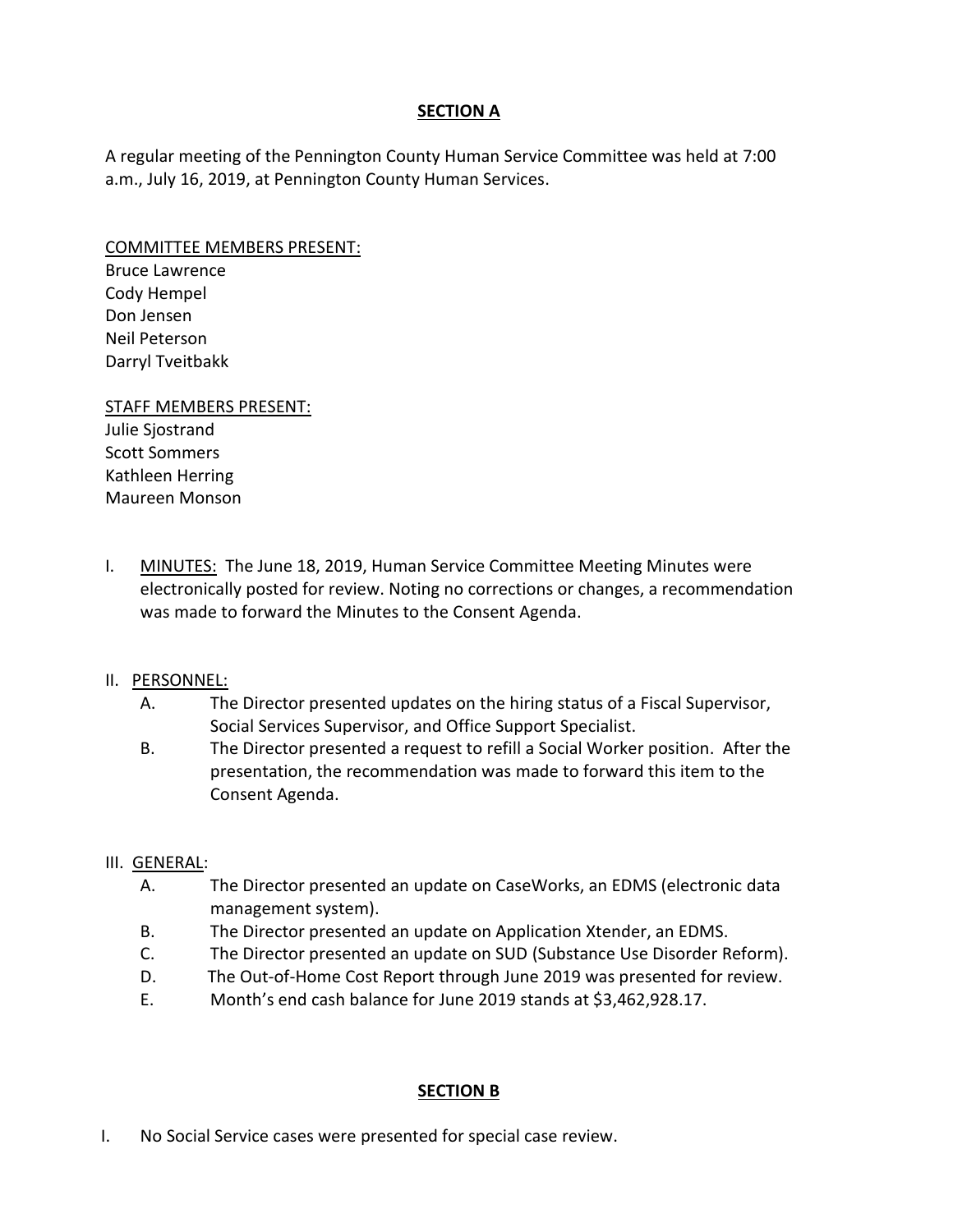- II. The Income Maintenance Supervisor presented the Emergency Assistance/Emergency General Assistance June 2019 report of activity. The Supervisor also reported the Income Maintenance open case count stands at 1,725.
- III. No Income Maintenance cases were presented for special case consideration.
- IV. A listing of bills presented for payment was reviewed. A recommendation for payment of the bills was forwarded to the Consent Agenda.

### **SECTION C**

Be it resolved that the foregoing record is a true and accurate recording of the official actions and recommendations of the Human Service Committee for Pennington County and, as such, constitutes the official minutes thereof.

Chair: \_\_\_\_\_\_\_\_\_\_\_\_\_\_\_\_\_\_\_\_\_\_\_\_\_\_

Attest:

NEXT COMMITTEE MEETING: August 20, 2019, at 7:00 a.m.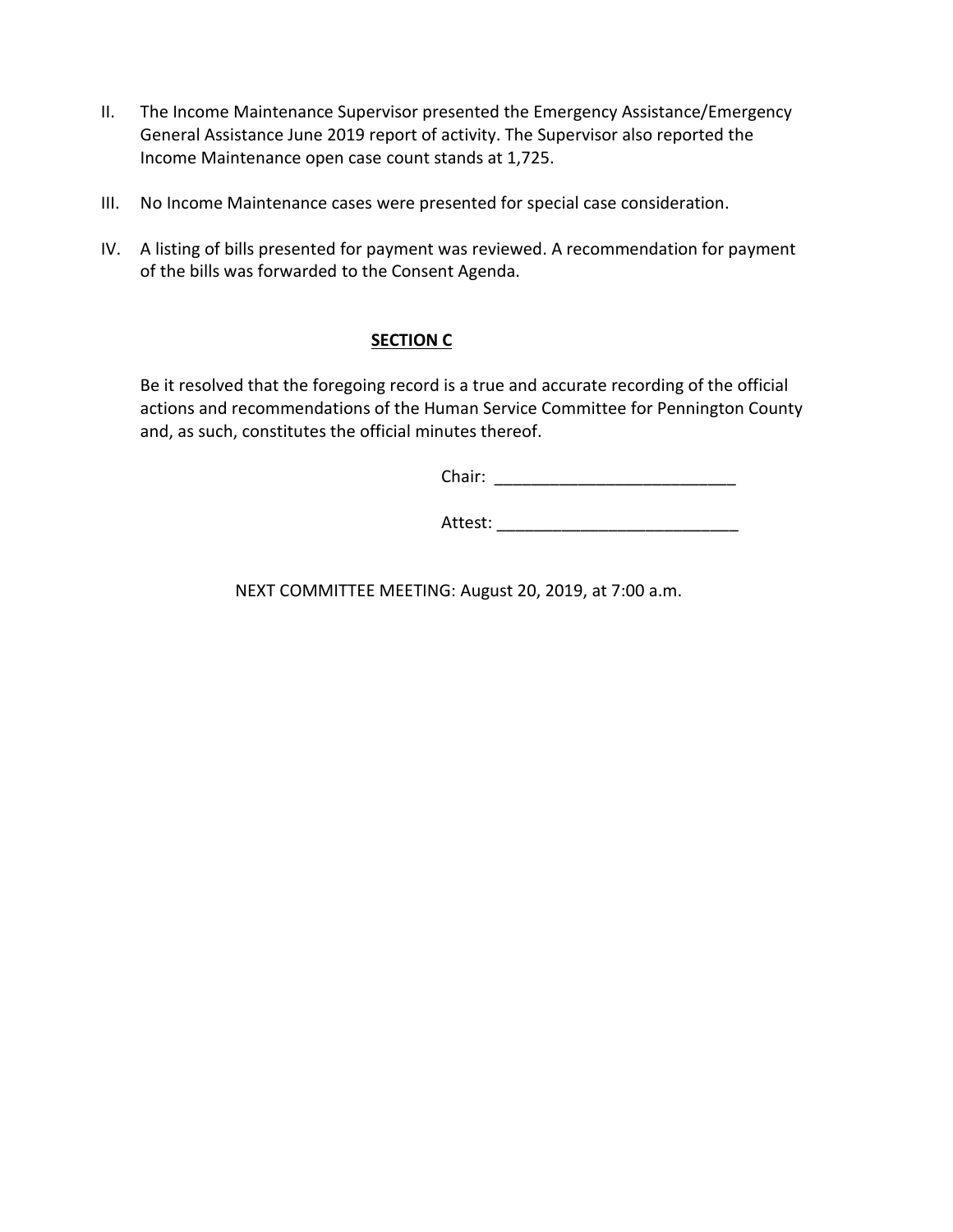## **Pennington County Human Services Income Maintenance Unit 2019 Active Cases by Program**

|                              | Jan            | Feb   | <b>Mar</b>  | Apr              | <b>May</b>     | Jun   | Jul            | <b>Aug</b>   | <b>Sep</b>   | Oct          | <b>Nov</b> | <b>Dec</b> |
|------------------------------|----------------|-------|-------------|------------------|----------------|-------|----------------|--------------|--------------|--------------|------------|------------|
| Cash                         |                |       |             |                  |                |       |                |              |              |              |            |            |
| <b>MFIP</b>                  | 37             | 37    | 38          | 37               | 39             | 41    | 45             |              |              |              |            |            |
| <b>DWP</b>                   | 11             | 11    | 8           | $\boldsymbol{9}$ | $\overline{7}$ | 8     | 4              |              |              |              |            |            |
| GA                           | 44             | 41    | 39          | 38               | 38             | 38    | 34             |              |              |              |            |            |
| <b>GRH</b>                   | 56             | 58    | 56          | 54               | 47             | 52    | 51             |              |              |              |            |            |
| <b>MSA</b>                   | 62             | 63    | 67          | 67               | 65             | 64    | 66             |              |              |              |            |            |
| EA                           | $\overline{2}$ | 0     | $\mathbf 0$ | $\mathbf{1}$     | $\overline{2}$ | 4     | $\overline{3}$ |              |              |              |            |            |
| <b>EGA</b>                   | 1              | 0     | $\mathbf 0$ | $\pmb{0}$        | $\overline{0}$ |       | $\mathbf{1}$   |              |              |              |            |            |
| <b>TOTAL</b>                 | 213            | 210   | 208         | 206              | 198            | 208   | 204            | 0            | $\mathbf 0$  | $\mathbf{0}$ | 0          | 0          |
| Food                         |                |       |             |                  |                |       |                |              |              |              |            |            |
| <b>SNAP</b>                  | 488            | 495   | 501         | 491              | 483            | 460   | 446            |              |              |              |            |            |
| <b>TOTAL</b>                 | 488            | 495   | 501         | 491              | 483            | 460   | 446            | $\mathbf{0}$ | $\mathbf 0$  | $\mathbf{0}$ | 0          | 0          |
|                              |                |       |             |                  |                |       |                |              |              |              |            |            |
| <b>Health Care</b>           |                |       |             |                  |                |       |                |              |              |              |            |            |
| MA (MAXIS)                   | 538            | 519   | 519         | 521              | 521            | 522   | 519            |              |              |              |            |            |
| <b>IMD</b>                   | 6              | 6     | 6           | $\overline{7}$   | 5              | 5     | 5 <sup>1</sup> |              |              |              |            |            |
| QMB                          | 242            | 236   | 243         | 242              | 238            | 239   | 241            |              |              |              |            |            |
| <b>SLMB</b>                  | 70             | 70    | 65          | 63               | 70             | 70    | 72             |              |              |              |            |            |
| $QI-1$                       | 12             | 13    | 12          | 12               | 11             | 11    | 14             |              |              |              |            |            |
| MA (METS/MNsure)             | 785            | 792   | 785         | 784              | 787            | 781   | 773            |              |              |              |            |            |
| <b>MCRE (METS)</b>           | 23             | 27    | 29          | 30               | 27             | 25    | 51             |              |              |              |            |            |
| <b>TOTAL</b>                 | 1,676          | 1,663 | 1,659       | 1,659            | 1,659          | 1,653 | 1,675          | $\mathbf{0}$ | $\mathbf 0$  | 0            | 0          | 0          |
|                              |                |       |             |                  |                |       |                |              |              |              |            |            |
|                              |                |       |             |                  |                |       |                |              |              |              |            |            |
| <b>Total Active Programs</b> |                |       |             |                  |                |       |                |              |              |              |            |            |
|                              | 2,377          | 2,368 | 2,368       | 2,356            | 2,340          | 2,321 | 2,325          | 0            | $\mathbf{0}$ | $\mathbf{0}$ | οl         | 0          |
| <b>Total Active Cases</b>    |                |       |             |                  |                |       |                |              |              |              |            |            |
|                              | 1,730          | 1,753 | 1,762       | 1,744            | 1,737          | 1,725 | 1,724          |              |              |              |            |            |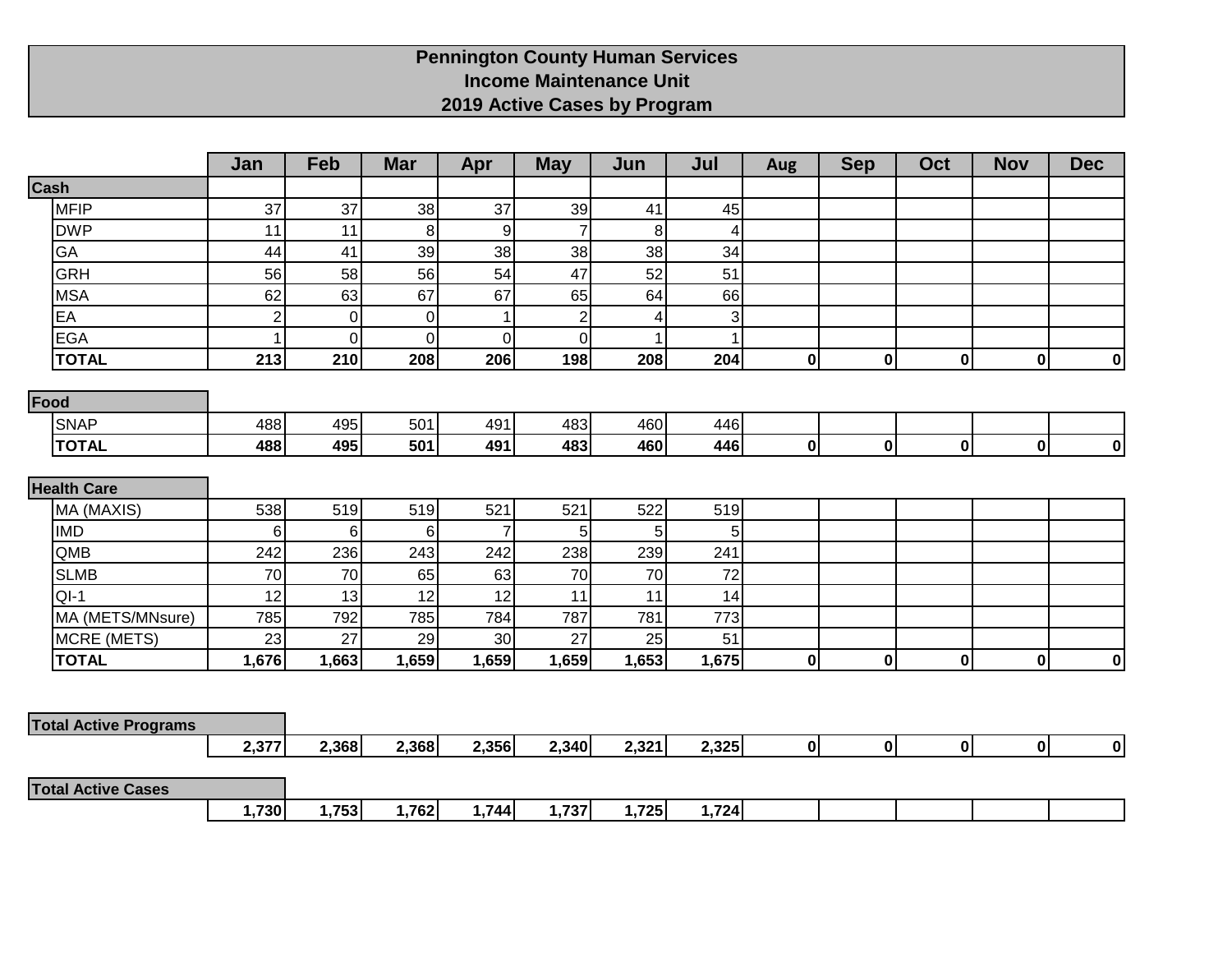|                         |                     | January          | February         | March              | April               | May               | June               | July               | August                          | September         | October                        | November           | December               | <b>YTD</b>          | 2018             | Change   |
|-------------------------|---------------------|------------------|------------------|--------------------|---------------------|-------------------|--------------------|--------------------|---------------------------------|-------------------|--------------------------------|--------------------|------------------------|---------------------|------------------|----------|
| Expense                 |                     | 2019             | 2019             | 2019               | 2019                | 2019              | 2019               | 2019               | 2019                            | 2019              | 2019                           | 2019               | 2019                   |                     |                  |          |
| Foster Care             | \$                  | 7,196.74 \$      | $3,233.92$ \$    | 4,614.70 \$        | 4,346.82 \$         | 4,591.20 \$       | 5,498.49 \$        | 3,297.66 \$        | $-5$                            | $-5$              | $-5$                           | $-5$               | $-5$                   | 32,779.53 \$        | 119,586.58       | $-72.6%$ |
| Rule 4                  | $\mathsf{S}$        | $-5$             | 2,396.30 \$      | $2,164.40$ \$      | 2,396.30 \$         | $-5$              | $\sim$             | - Ś                | $\mathsf{S}$<br>$\sim 10^{-11}$ | $-5$              | $\sim 10^{-1}$<br>$\mathsf{S}$ | $-5$               | - \$<br>$\sim$         | 6,957.00 \$         | 19,744.14        | $-64.8%$ |
| Rule 8                  |                     | \$               | $-5$             | $\sim$             | -Ś                  | 597.00 \$         | $\sim$ 100 $\mu$   | \$                 | $-5$                            | $-5$              | $\sim$                         |                    | - \$<br>$\sim$         | 597.00 \$           | 21,531.00        | $-97.2%$ |
| Rule 5                  | Ŝ.                  | $4,367.51$ \$    | 4,420.29 \$      | 4,122.44           |                     | $-5$              | $1,030.68$ \$      | 8,981.64           |                                 |                   |                                |                    | -\$<br>$\sim$          | 22,922.56 \$        | $\sim$           | #DIV/0!  |
| Corrections             | Ŝ.                  | $9,815.00$ \$    | $10,445.00$ \$   | 8,400.00 \$        | 10,662.00           | 15,295.00         | 14,796.00 \$       | 8,060.00           |                                 |                   |                                | -S<br>$\sim$       | \$<br>$\sim$           | 77,473.00 \$        | 138,964.09       | $-44.2%$ |
| Adoption Aid            |                     | $\sim$ $-$       |                  | $\leq$             | 2,377.58            |                   | 354.00             |                    |                                 |                   |                                | .\$                | - \$<br>$\sim$         | $2,731.58$ \$       | 1,998.00         | 36.7%    |
| Totals                  | \$.                 | 21,379.25 \$     | 20,495.51 \$     | 19,301.54 \$       | 19,782.70 \$        | 20,483.20 \$      | 21,679.17 \$       | 20,339.30 \$       | $-5$                            | $-5$              | $-5$                           | $-5$               | $\mathsf{S}$<br>$\sim$ | 143,460.67 \$       | 301,823.81       | $-52.5%$ |
| Revenue                 |                     |                  |                  |                    |                     |                   |                    |                    |                                 |                   |                                |                    |                        |                     |                  |          |
| Reimburse               | $\frac{1}{2}$       | 891.17 \$        | $923.97$ \$      | $911.88 \quad $$   | 911.88 \$           | 72.88 \$          | 864.00 \$          | 1,705.00 \$        | $-5$                            | $-5$              | $-5$                           | $-5$               | - \$<br>$\sim$         | $6,280.78$ \$       | 14,207.42        | $-55.8%$ |
| MH Recovery             |                     | \$               | $\sim$           |                    |                     |                   |                    |                    |                                 |                   |                                |                    | \$                     | $-5$                | $\sim$ 100 $\pm$ | #DIV/0!  |
| <b>4E Recovery</b>      |                     | \$               | 5,173.00         |                    | \$                  | 2,049.00          | \$                 | $\sim$             |                                 |                   |                                |                    | -\$                    | 7,222.00 \$         | 20,273.00        | $-64.4%$ |
| <b>NFC Settlement</b>   |                     |                  |                  |                    |                     |                   |                    |                    |                                 |                   |                                |                    | \$.                    | $-5$                | 18,624.00        |          |
| Totals                  | -\$                 | 891.17 \$        | $6,096.97$ \$    | 911.88 \$          | $911.88$ \$         | $2,121.88$ \$     | 864.00 \$          | 1,705.00 \$        | $-5$                            | - \$              | - \$<br>$\sim$                 | - \$<br>$\sim$     | -\$<br>$\sim$          | 13,502.78 \$<br>- Ś | 53,104.42        | $-74.6%$ |
| Net Expense             | -\$                 | 20,488.08 \$     | 14,398.54 \$     | 18,389.66 \$       | 18,870.82 \$        | 18,361.32 \$      | 20,815.17 \$       | 18,634.30 \$       | $-5$                            | $-5$              | $-5$                           | $-5$               | $-5$                   | 129,957.89 \$       | 248,719.39       | $-47.7%$ |
|                         |                     |                  |                  |                    |                     |                   |                    |                    |                                 |                   |                                |                    |                        |                     |                  |          |
| 2018 Totals             | $\ddot{\mathsf{s}}$ | 35,448.65 \$     | 63,270.36 \$     | 61,788.82 \$       | 36,195.34 \$        | 23,845.12 \$      | 17,949.84 \$       | 10,692.30 \$       | 21,618.95 \$                    | 19,223.33 \$      | 12,548.84 \$                   | 20,673.42 \$       | 25,247.10              |                     |                  |          |
| <b>YTD Change</b>       | \$                  | $(14,960.57)$ \$ | $(63,832.39)$ \$ | $(107, 231.55)$ \$ | $(124, 556.07)$ \$  | $(130,039.87)$ \$ | $(127, 174.54)$ \$ | $(119, 232.54)$ \$ | $(140,851.49)$ \$               | $(160,074.82)$ \$ | $(172, 623.66)$ \$             | $(193, 297.08)$ \$ | (218, 544.18)          |                     |                  |          |
|                         |                     |                  |                  |                    |                     |                   |                    |                    |                                 |                   |                                |                    |                        |                     |                  |          |
|                         |                     | 2018             | 2018             | 2018               | 2018                | 2018              | 2018               | 2018               | 2018                            | 2018              | 2018                           | 2018               | 2018                   |                     |                  |          |
|                         |                     | January          | February         | March              | April               | May               | June               | July               | August                          | September         | October                        | November           | December               | <b>YTD</b>          |                  |          |
| Expense                 |                     |                  |                  |                    |                     |                   |                    |                    |                                 |                   |                                |                    |                        |                     |                  |          |
| Foster Care             | - Ś                 | 20,422.62 \$     | 21,938.13 \$     | 16,419.01          | 18138.79            | 15188.92          | 17235.44           | 10243.67           | 9966.44                         | 15224.34          | 10223.73                       | 11520.88           | 6809.05 \$             | 173,331.02          |                  |          |
| Rule 4                  | - Ś                 | $2,310.43$ \$    | 2,343.60 \$      | 2,116.80           | 3006.07             | 2909.1            | 4149.04            | 2909.1             | 3138.44                         | 2398.04           |                                | 2361.89            | $2285.7$ \$            | 29,928.21           |                  |          |
| Rule 8                  | Ś.                  | $-5$             | 18,528.00 \$     | 2,406.00           |                     |                   | 597                |                    | 995                             | 995               | 995                            |                    | 1194 \$                | 26,181.04           |                  |          |
|                         |                     |                  |                  |                    |                     |                   |                    |                    |                                 |                   |                                |                    | $3012.2$ \$            |                     |                  |          |
| Rule 5                  |                     |                  |                  |                    |                     | $\overline{0}$    | $\overline{0}$     |                    |                                 |                   |                                |                    |                        | 3,012.20            |                  |          |
| Corrections             | - \$                | 13,041.00 \$     | 23,798.00 \$     | 43,146.09          | 16791               | 17470             | 15818              | 8900               | 9402                            | 2406              | 2724                           | 11732.16           | 13090 \$               | 178,318.25          |                  |          |
| Adoption Aid            | - \$                | 1,998.00         |                  |                    |                     |                   |                    |                    |                                 |                   |                                |                    | 0 <sup>5</sup>         | 1,998.00            |                  |          |
| Totals                  | - \$                | 37,772.05 \$     | 66,607.73 \$     | 64,087.90 \$       | 37,935.86 \$        | 35,568.02 \$      | 37,799.48 \$       | 22,052.77 \$       | 23,501.88 \$                    | 21,023.38 \$      | 13,942.73 \$                   | 25,614.93 \$       | 26,390.95 \$           | 412,768.72          |                  |          |
| Revenue                 |                     |                  |                  |                    |                     |                   |                    |                    |                                 |                   |                                |                    |                        |                     |                  |          |
| Reimburse               | \$                  | 2,794.44 \$      | $3,163.37$ \$    | 2,299.08 \$        | 1,740.52 \$         | 977.90 \$         | $1,225.64$ \$      | 2,006.47 \$        | 1,882.93 \$                     | 1,800.05 \$       | 1,393.89 \$                    | 554.51 \$          | $1,143.85$ \$          | 20,982.65           |                  |          |
| MH Recovery             |                     | -\$              | $\sim$           |                    |                     |                   |                    |                    |                                 |                   |                                |                    | -\$                    | $\sim$ 100 $\pm$    |                  |          |
| <b>4E Recovery</b>      |                     | $\frac{1}{2}$    | 174.00           |                    | $\ddot{\mathsf{S}}$ | 10,745.00         | -\$                | 9,354.00           |                                 |                   |                                | 4,387.00           | \$                     | 24,660.00           |                  |          |
| <b>NFC Sewettlement</b> |                     |                  |                  |                    |                     |                   | 18,624.00          |                    |                                 |                   |                                |                    | $201.00$ \$            | 18,825.00           |                  |          |
| Totals                  | \$                  | 2,794.44 \$      | $3,337.37$ \$    | $2,299.08$ \$      | $1,740.52$ \$       | 11,722.90 \$      | 19,849.64 \$       | $11,360.47$ \$     | $1,882.93$ \$                   | $1,800.05$ \$     | $1,393.89$ \$                  | $4,941.51$ \$      | $1,344.85$ \$          | 64,467.65           |                  |          |
|                         |                     |                  |                  |                    |                     |                   |                    |                    |                                 |                   |                                |                    | $\Omega$               |                     |                  |          |
| Net Expense             | $\prec$             | 34,977.61 \$     | 63,270.36 \$     | 61,788.82 \$       | 36,195.34 \$        | 23,845.12 \$      | 17,949.84 \$       | $10,692.30$ \$     | $21,618.95$ \$                  | 19,223.33 \$      | 12,548.84 \$                   | 20,673.42 \$       | 25,046.10 \$           | 348,301.07          |                  |          |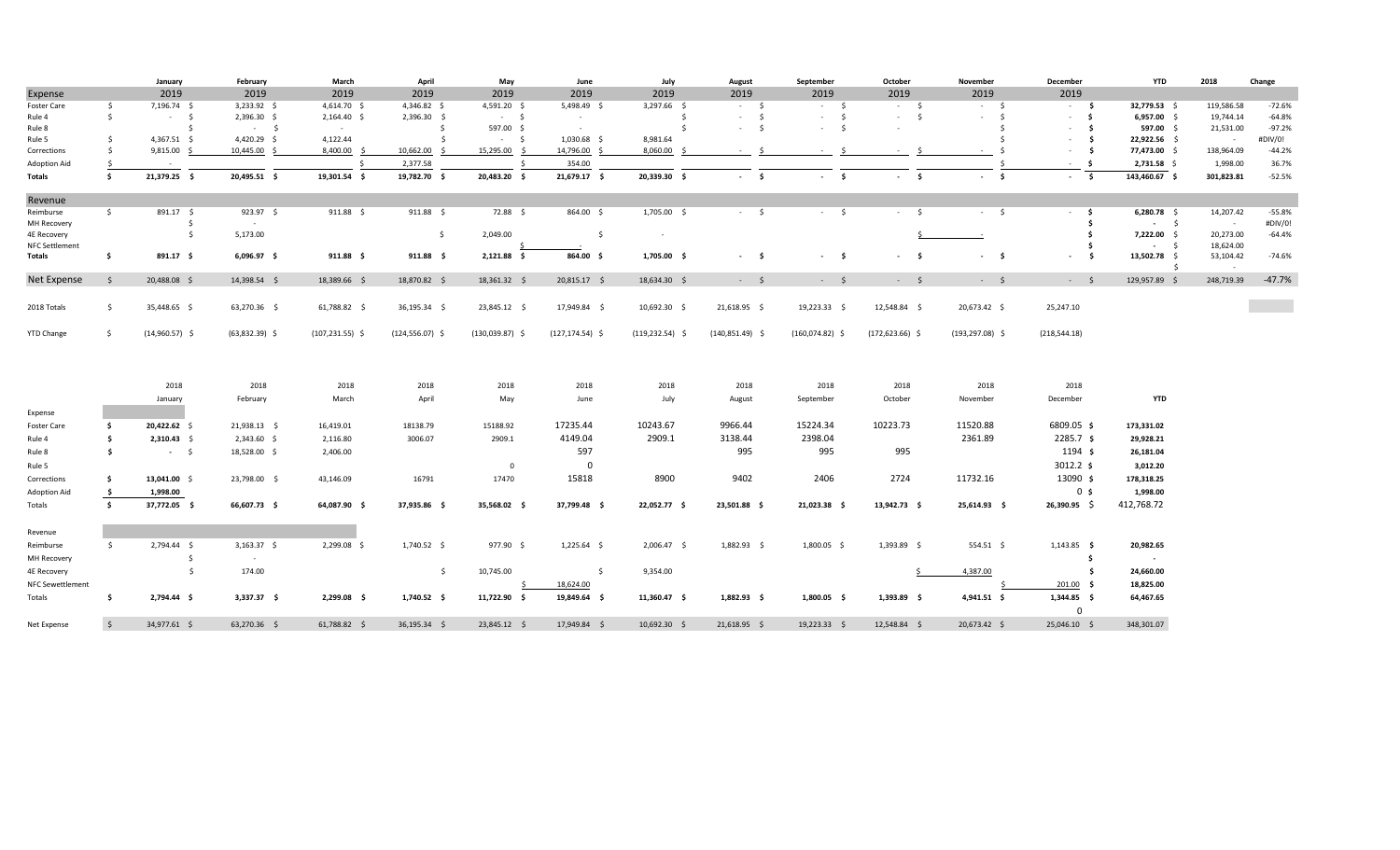|           | 2010         | 2011         | 2012         | 2013         | 2014         | 2015         | 2016         | 2017         | 2018         | 2019           |
|-----------|--------------|--------------|--------------|--------------|--------------|--------------|--------------|--------------|--------------|----------------|
| January   | 929,075.49   | 1,197,979.30 | 1,389,512.16 | 1,271,780.24 | 1,417,880.34 | 1,647,300.14 | 1,814,014.90 | 2,182,630.66 | 2,271,729.26 | 2,772,063.80   |
| February  | 903,465.27   | 1,157,578.43 | 1,331,478.96 | 1,198,866.83 | 1,307,072.82 | 1,618,976.04 | 1,801,985.24 | 2,138,616.83 | 2,176,762.19 | 2,732,919.27   |
| March     | 810,094.43   | 1,096,732.38 | 1,165,062.80 | 1,062,709.62 | 1,159,500.45 | 1,375,360.09 | 1,655,070.89 | 1,800,227.71 | 1,844,672.30 | 2,547,429.81   |
| April     | 506,305.55   | 825,804.92   | 819,532.72   | 808,225.65   | 930,693.70   | 1,088,964.93 | 1,347,248.60 | 1,539,707.40 | 1,525,256.03 | 2,361,226.50   |
| May       | 447,916.22   | 768,561.39   | 678,196.10   | 552,664.08   | 693,604.86   | 961,748.47   | 1,294,231.42 | 1,426,858.37 | 1,528,544.15 | 2,327,158.79   |
| June      | 1,253,180.74 | 1,615,579.53 | 1,560,001.28 | 336,353.50   | 1,534,085.80 | 1,932,135.73 | 2,330,176.40 | 2,576,374.42 | 2,692,513.93 | \$3,462,928.17 |
| July      | 1,327,951.41 | 1,313,679.13 | 1,659,331.53 | 1,693,689.91 | 1,538,687.96 | 2,047,715.90 | 2,367,725.88 | 2,650,496.79 | 2,874,408.12 | \$3,554,336.75 |
| August    | 1,312,090.88 | 1,599,387.92 | 1,694,786.46 | 1,636,358.00 | 1,483,015.19 | 2,097,897.09 | 2,427,610.70 | 2,600,332.14 | 2,749,859.99 |                |
| September | 1,094,067.41 | 1,349,316.27 | 1,431,613.15 | 1,468,683.30 | 1,236,816.55 | 1,844,296.27 | 2,121,578.06 | 2,362,913.96 | 2,518,750.84 |                |
| October   | 954,484.86   | 1,188,529.69 | 1,116,275.87 | 1,174,910.46 | 919,650.64   | 1,492,630.60 | 1,866,987.16 | 2,133,041.74 | 2,198,557.64 |                |
| November  | 1,422,560.89 | 1,732,295.38 | 877,736.63   | 1,756,882.42 | 1,900,971.24 | 2,213,985.52 | 2,638,930.35 | 2,642,643.71 | 3,070,756.97 |                |
| December  | 1,377,405.92 | 1,588,551.10 | 1,485,681.91 | 1,678,723.86 | 1,833,528.58 | 2,083,484.81 | 2,395,704.36 | 2,513,770.14 | 2,970,003.64 |                |

### **Human Service's Month End Balance**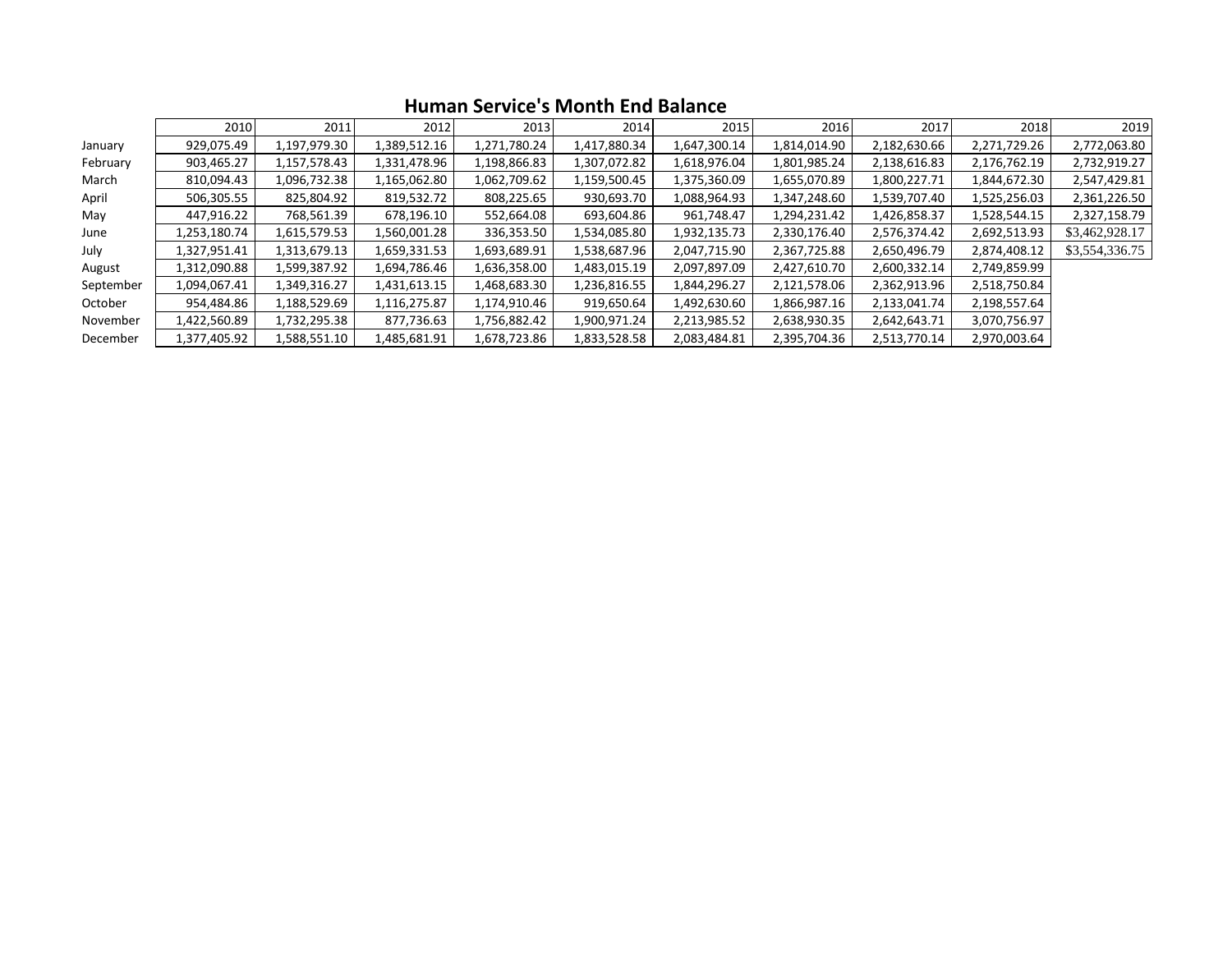## **Pennington County Human Services Emergency Assistance/Emergency General Assistance Emergency Requests Related to Potential Evictions/Housing and Utilities July-19**

| <b>Approvals</b>   |             |         |             |                      |                 |                   |                          |               |
|--------------------|-------------|---------|-------------|----------------------|-----------------|-------------------|--------------------------|---------------|
| <b>Eligibility</b> | <b>File</b> | Case    | Request     | <b>Employment</b>    | Number of       | <b>Amount and</b> | <b>Agency</b>            | Date of       |
| Worker             | Date        |         |             | <b>Status</b>        | <b>Children</b> | <b>Purpose</b>    | <b>Action</b>            | <b>Action</b> |
|                    |             |         |             |                      |                 | \$1190.95 to      | EA Approved - \$750.     |               |
|                    |             |         |             |                      |                 | restore           | Salvation Army paid      |               |
| X157535            | 7/1/2019    | 1269199 | electric    | 1 adult: full time   |                 | service.          | \$440.95.                | 7/2/2019      |
|                    |             |         |             |                      |                 | \$723.22 to       |                          |               |
|                    |             |         |             |                      |                 | restore           |                          |               |
| X157535            | 6/18/2019   | 1203625 | natural gas | 1 adult: full time   | 3               | service.          | EA Approved - \$723.22.  | 7/2/2019      |
|                    |             |         |             |                      |                 | \$1056.68 to      | EA Approved - \$750.     |               |
|                    |             |         |             |                      |                 | restore           | Salvation Army paid      |               |
| X157535            | 7/16/2019   | 2046620 | electric    | 1 adult: full time   | 3               | service.          | \$306.68                 | 7/25/2019     |
|                    |             |         |             |                      |                 | $$912.32 -$       |                          |               |
|                    |             |         |             |                      |                 | partial month     |                          |               |
|                    |             |         |             |                      |                 | rent, damage      |                          |               |
|                    |             |         |             |                      |                 | deposit and       |                          |               |
|                    |             |         | rent/damage | adult: RSD, SSI, and |                 | next full         |                          |               |
| X157540            | 6/26/2019   | 855347  | deposit     | <b>MSA</b>           | 0               | month's rent.     | EGA Approved - \$912.32. | 7/1/2019      |
| <b>TOTAL</b>       |             |         |             |                      |                 | EA                | \$2,223.22               |               |
|                    |             |         |             |                      |                 | <b>EGA</b>        | \$912.32                 |               |